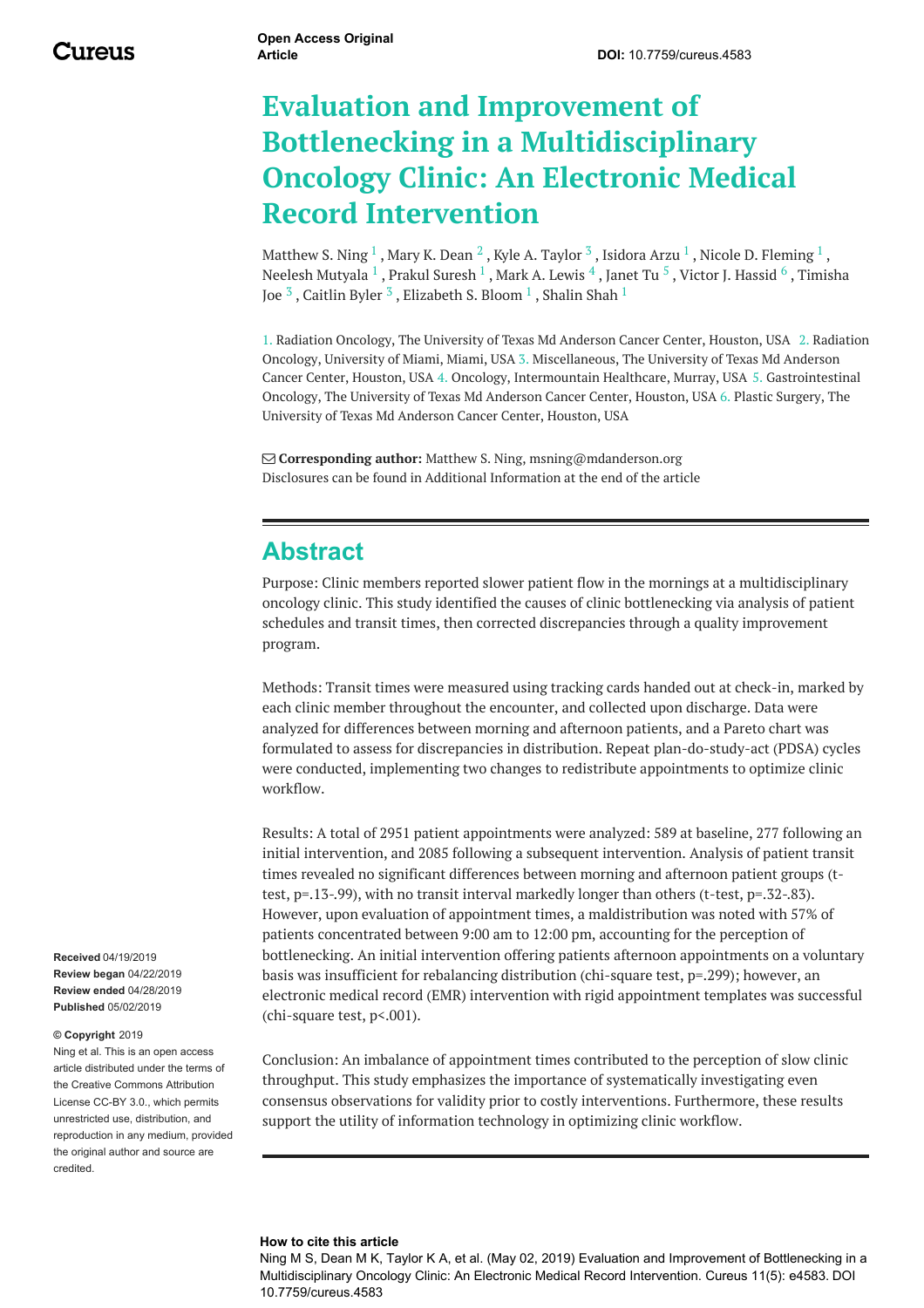**Categories:** Oncology, Quality Improvement, Healthcare Technology **Keywords:** process optimization, workflow design, outpatient

### **Introduction**

Extensive waiting times and condensed doctor appointments are associated with low patient satisfaction [1]. Furthermore, workflow inefficiency leads to high job strain and occupational stress for clinic staff, correlating with depression and burnout  $[2-3]$ . At our multidisciplinary oncology clinic, multiple clinic team members consistently reported slower clinic throughput during the morning hours. Recurring concerns led to the suggestion of hiring additional personnel to mitigate this bottlenecking within the clinic.

Within oncology, medicine, and life in general, consensus perceptions may dissipate under rigorous scientific evaluation [4]. Prior to implementing a potentially costly intervention, we objectively assessed clinic transit times for bottlenecking and inefficiency throughout our clinic to validate these concerns. Areas of concern were subsequently addressed through feasible quality improvement (QI) initiatives.

# **Materials And Methods**

After QI Board approval, we prospectively followed patients at the University of Texas MD Anderson Cancer Center (MDACC) in Sugar Land during standard outpatient follow-up visits over a two-week period in February 2014 by the following services: medical oncology, breast surgery, gynecologic surgery, colorectal surgery, and genitourinary surgery. The multidisciplinary project team included front desk personnel, lab technicians, business access teams, nursing assistants, clinical nurses, mid-level providers (APPs), and physicians. Patients arriving for new consultations, chemotherapy infusions, or radiation oncology appointments were excluded from the transit time analysis.

Patient transit times were measured via tracking of "pink" cards, handed to patients upon check-in by front desk personnel, timestamped by each team member throughout the encounter, and collected upon discharge. Recorded transit times encompassed check-in through discharge (DC), including the intervals between check-in and vitals, vitals and nurse visit, nurse and APP/physician visit, APP and MD visits (if applicable), and provider and DC. The time interval between check-in and labs was recorded as well (if applicable). The discrepancy between scheduled appointment time and check-in was also collected.

Data were entered into a protected, de-identified database and divided into morning (8:00 am - 11:59 am) and afternoon (12:00 pm - 4:00 pm) appointment groups. Unequal variance t-tests were employed to assess for differences between transit times among groups. Appointment times were plotted on a Pareto chart to further evaluate scheduling distribution. Early appointments (6:00 am - 8:00 am) were excluded from analysis; and while 4:00 pm to 5:00 pm was technically available for appointments, this time slot was rarely utilized at the time of initial data collection.

Following data analysis, a plan-do-study-act (PDSA) cycle was initiated to redistribute appointment times. The initial intervention entailed offering follow-up, chemotherapy consent, and laboratory visits as afternoon appointments on a voluntary basis. To promote this initiative, clinic team members wore buttons advertising "Ask Me How You Can Save Time," encouraging patients to inquire about scheduling flexibility. Following three months of implementation, measurements and analyses were repeated.

After our institution upgraded its electronic medical record (EMR), a subsequent PDSA cycle was employed to further optimize appointment scheduling. This initiative entailed utilization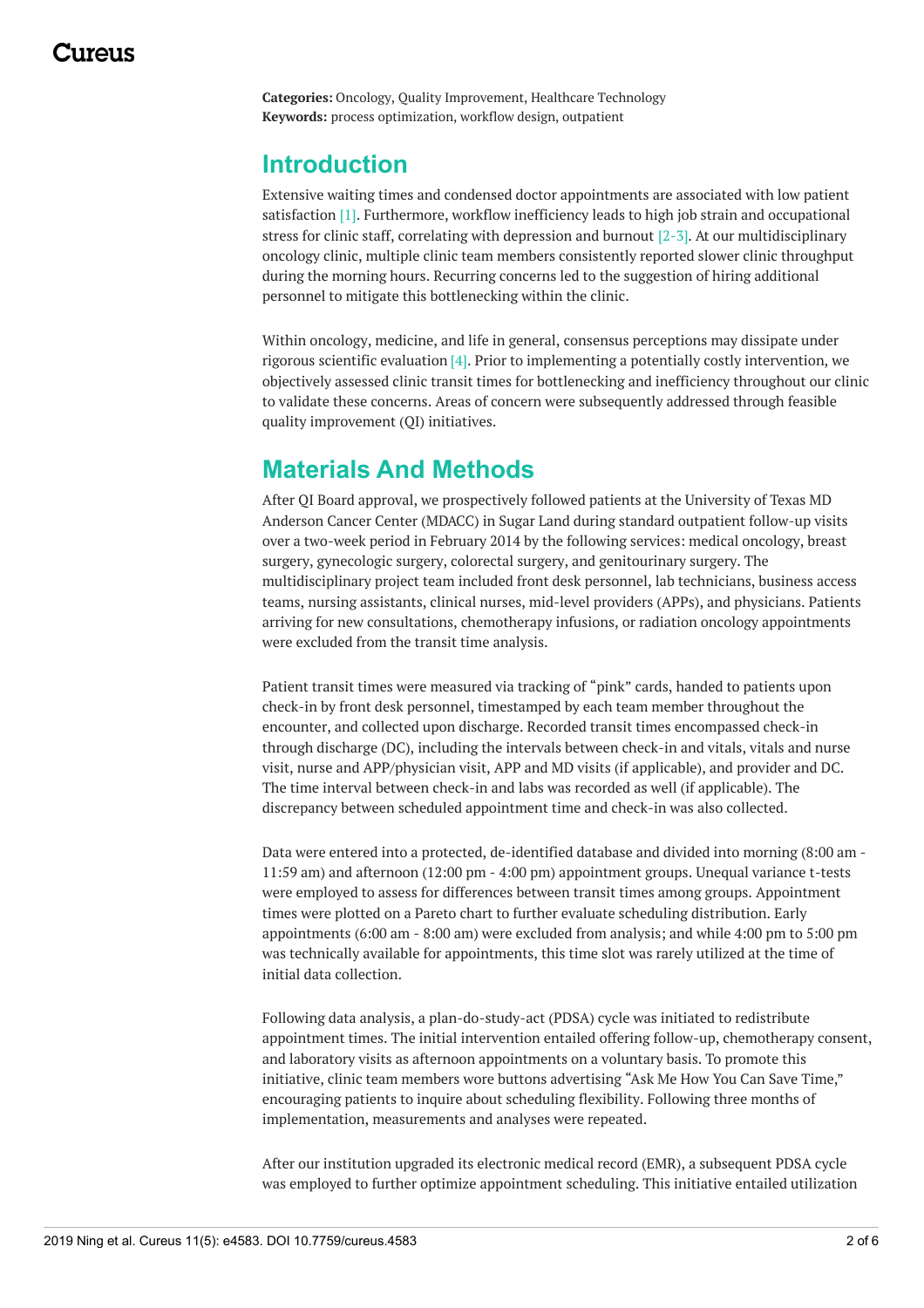of the Cadence scheduling application (Epic Systems Corporation, Madison, Wisconsin) within the EMR system. Through provider preference settings, same-day functionality, open access scheduling, and security features, the Cadence scheduling application facilitated equal distribution of appointment times. In February 2018, measurements and analyses were repeated over an extended period to ensure sustainability. Following each intervention, the distribution of appointments (by one-hour intervals from 8:00 am - 5:00 am) was compared to that expected from the baseline measurement via Chi-Square goodness of fit test.

## **Results**

A total of 2951 patients were analyzed: 589 at baseline measurements, 277 following initial intervention, and 2085 following final intervention. For the transit time measurements, 243 patients were assessed; and after exclusions, 211 patients were included in the data analysis. All patients either saw an APP and/or physician during the visit. There were no statistically significant differences in any of the clinic transit times between the two groups (morning vs. afternoon), including time differences between: check-in and vitals (mean difference (MD): -2 min; 95% confidence interval (CI): -6 to 2 min; p-value: 0.35), vitals and nurse visit (MD: 0.5 min; 95% CI: -2 to 3 min; p-value: 0.68), nurse and APP/physician visit (MD: 3 min; 95% CI: -1 to 6 min; p-value: 0.13), provider and DC (MD: -2 min; 95% CI: -6 to 1 min; p-value: 0.23), and check-in and DC overall (MD: 0 min; 95% CI: -8 to 8 min; p-value: 0.99). Figure *[1](#page-2-0)* displays these mean clinic transit results with t-test findings.

<span id="page-2-0"></span>

#### **FIGURE 1: Mean transit times for morning (AM) and afternoon (PM) groups with results of t-test comparisons**

MLP: mid-level provider; MD: physician; DC: discharge; min: minutes.

Furthermore, there was not one specific transit interval markedly longer than the others to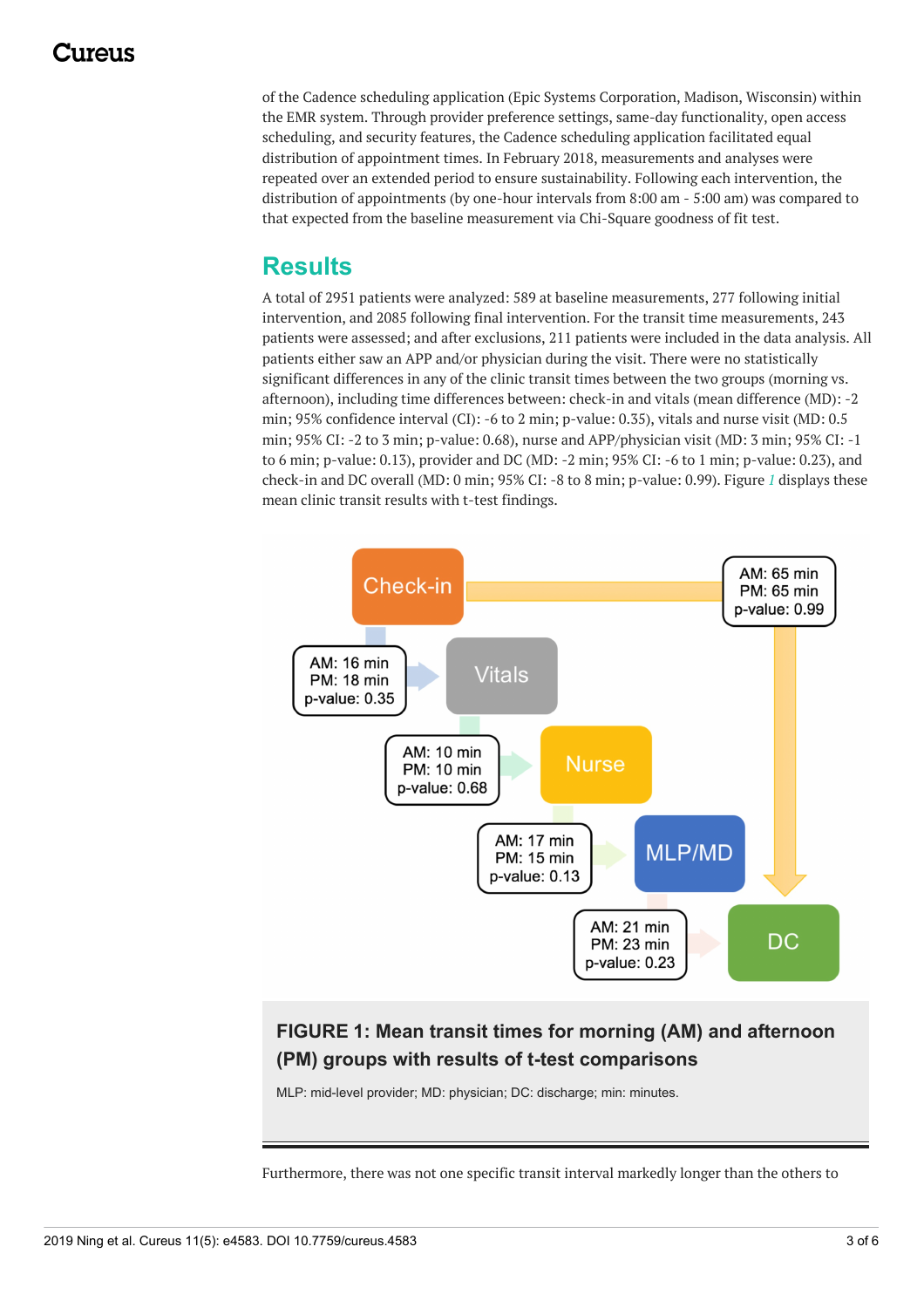### :117e11S

account for an area of "bottlenecking". The average interval between: scheduled appointment time and actual check-in was -9 min for the morning (AM) group (range: -90 to 87 min; median: -10 min; standard deviation (SD):  $\pm$  29 min), versus -10 min for the afternoon (PM) group (range: -197 to 137 min; median: -6 min; SD:  $\pm$  38 min), and thus not significantly different (MD: 1 min; 95% CI: -9 to 12 min; p=0.83). The average difference between check-in and labs was -9 min for the AM group (range: -71 to 27 min; median: -7 min;  $SD: \pm 11$  min), versus -16 min for the PM group (range:  $-144$  to -3 min; median:  $-7$  min; SD:  $\pm$  32 min), again non-significant via t-test (MD: 7 min; 95% CI: -7 to 21 min; p=0.32). However, a total of 52% of patients in the AM group had lab work performed, versus only 35% in the PM group.

For the appointment distribution analysis, 277 patients were evaluated following the first intervention, and 1929 after the second intervention (following exclusions). Figure *[2A](#page-3-0)* shows the Pareto chart of appointment times grouped in one-hour intervals from the initial data collection (n=589), while Figure *[2B](#page-3-0)* and Figure *[2C](#page-3-0)* demonstrate the Pareto charts following the initial (n=277) and subsequent (n=1929) interventions, respectively. The baseline distribution identified a large proportion of appointments (57%) allocated to the 9:00 am to 12:00 pm timeslots. The distribution of appointments following the initial intervention was not significantly different than that expected from the baseline distribution, with 53% of appointments scheduled between 9:00 am to 12:00 pm (p=.299); however, the distribution following the EMR intervention did reach significance, with further decrease to 51% of appointments between those times through increased utilization of all available timeslots, thereby evenly distributing clinic load (p<.001).

<span id="page-3-0"></span>

**FIGURE 2: Pareto chart A) initial baseline patients grouped by appointment intervals (n=589); B) following first intervention (n=277); and C) following electronic medical record (EMR) intervention (n=1929). Distribution of late morning (9:00 am to 12:00 pm) appointments decreased from 57% to 51% following the EMR intervention through improved even distribution among all available time slots, thereby balancing clinic load (p<.001\*)**

\*Chi-Square goodness of fit test.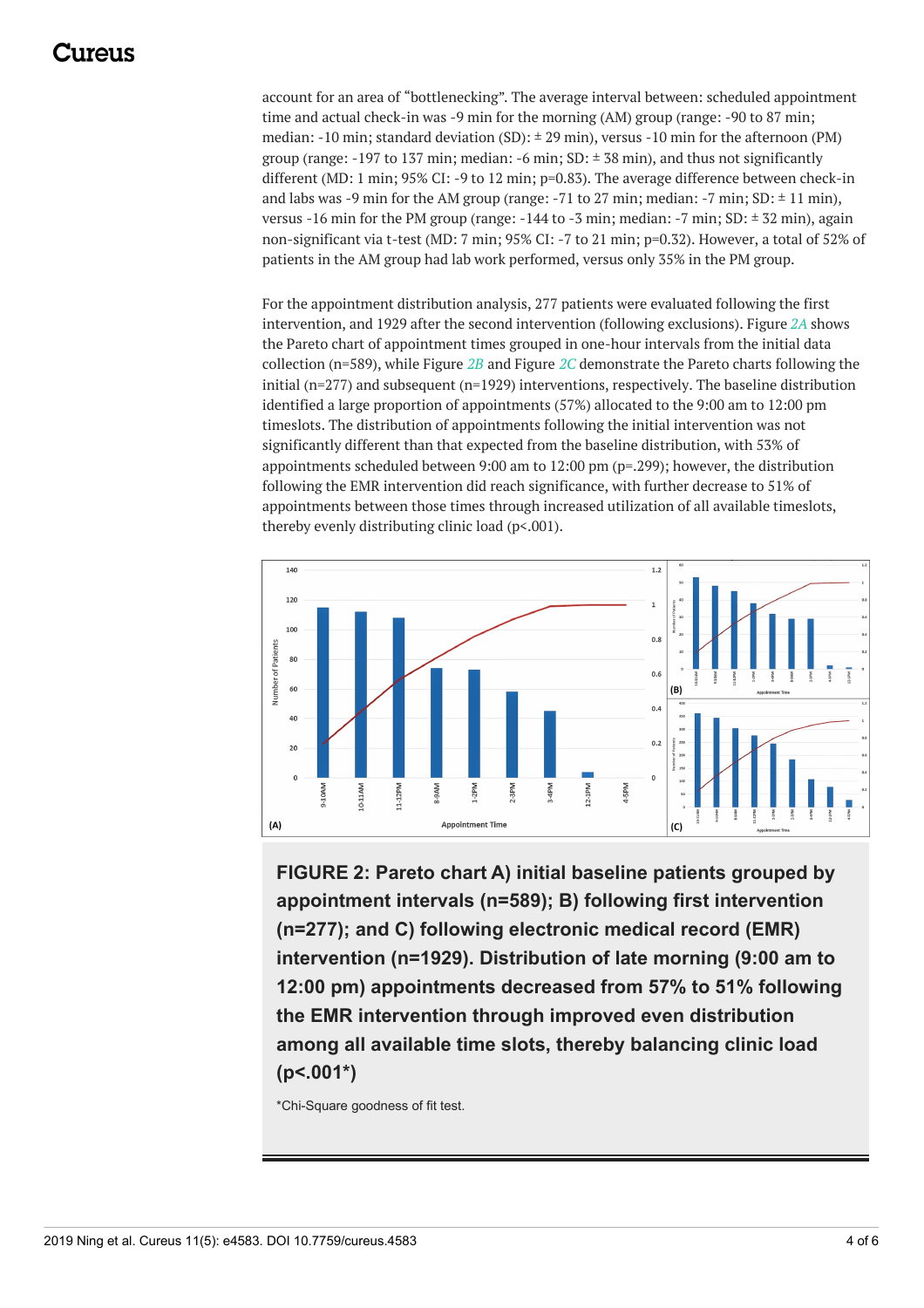#### **Discussion**

This study investigated the perception of morning bottlenecking within our multidisciplinary oncology clinic via analysis of patient schedules and transit times, then conducted repeat PDSA cycles to redistribute scheduling, demonstrating that: (1) an imbalance of appointment times contributed to the perception of slow clinic throughput, emphasizing the importance of systematically investigating observations; and (2) information technology (IT) QI initiatives are feasible and can result in sustainable workflow improvements even across a multidisciplinary clinic setting.

Multiple clinic team members raised concerns about the perceived bottlenecking of clinic throughput in the mornings, almost resulting in the hiring of additional staff to mitigate this "problem." However, our study demonstrated no significant differences in transit times between the morning and afternoon patient groups. Furthermore, none of the transit times was markedly longer than the others, including the time interval suggested to be most problematic by staff: check-in to vital signs. Overall, this study emphasizes the importance of properly investigating even consensus observations prior to implementing costly clinic changes.

While no differences were found with respect to the transit times, the Pareto chart revealed an asymmetric distribution of appointment times, with 57% of appointments scheduled between 9:00 am to noon. Thus, we attributed the bottlenecking perception to this imbalance [5] and sought to redistribute appointment times via QI initiatives to improve the clinic workplace environment for our staff members.

The "Ask Me How You Can Save Time" intervention was an attempt to redistribute appointments on a patient voluntary basis. On inspection of the post-intervention Pareto chart, some trend towards improvement was noted, though this change was non-significant. Following repeat measurement and analyses, our workgroup concluded that relying upon patient volunteerism alone is likely inadequate for resolution of the scheduling maldistribution. Furthermore, over the ensuing months, concerns regarding the sustainability of the intervention arose, particularly regarding the staff efforts required to continuously promote the initiative and manually reschedule follow-up appointments.

After MDACC Sugarland implemented the Epic EMR system, we instead sought a feasible, sustainable IT intervention to further optimize clinic workflow. The scheduling application, Cadence, allows for provider preferences, has same day functionality for open-access scheduling, and hosts security features that can prevent overbooking of time slots [6]. Primary care clinics commonly use open-access scheduling to avoid overbooking [7-8], and other studies have reported improved scheduling with the use of a web-based visual calendar instead of text-based scheduling [9]. Consistent with these data, our utilization of Cadence optimally redistributed appointment times (even in the absence of the previous voluntary initiative), making greater use of previously unpopular slots during which clinic staffing is still available (e.g., 8:00 am - 9:00 am, 12:00 pm - 1:00 pm, and 4:00 pm - 5:00 pm). The sustainability of this IT initiative is also reflected by the extensive data collection of significantly more patients over a longer time interval and at a later time following implementation.

#### **Conclusions**

In summary, this study serves as a proof-of-concept of the feasibility of QI in the setting of a multidisciplinary oncology clinic. While this study took place in a multidisciplinary setting, we believe these results would be reproducible in the setting of a single specialty clinic (e.g., medical oncology) as well. Our findings emphasize the importance of systematically investigating even consensus observations for validity prior to costly interventions. Furthermore, these results support the utility of IT in optimizing clinic workflow and workplace